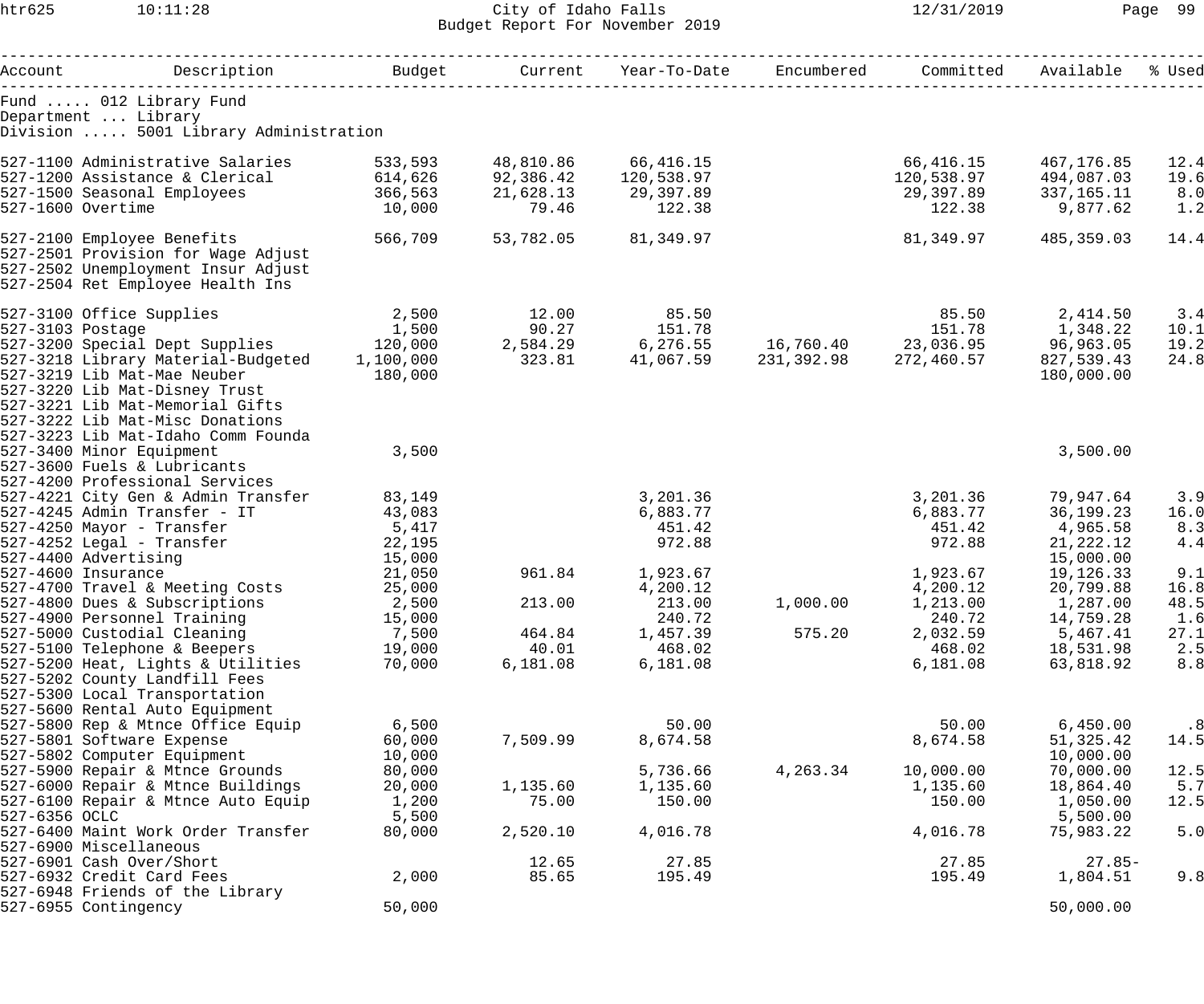## htr625 10:11:28 City of Idaho Falls 12/31/2019 Page 100 Budget Report For November 2019

| Account                                                                                                                                                                                                                                                               | Description                                                                            | Budget    | Current    | Year-To-Date | Encumbered | Committed  | Available                             | % Used |
|-----------------------------------------------------------------------------------------------------------------------------------------------------------------------------------------------------------------------------------------------------------------------|----------------------------------------------------------------------------------------|-----------|------------|--------------|------------|------------|---------------------------------------|--------|
|                                                                                                                                                                                                                                                                       | Fund  012 Library Fund<br>Department  Library<br>Division  5001 Library Administration |           |            |              |            |            |                                       |        |
| 527-7200 Buildings<br>527-7300 Imps Other Than Build<br>527-7400 Office Equipment<br>527-7402 Computers<br>527-7500 Automotive Equipment<br>527-7600 All Other Equipment<br>527-7603 Unanticipated Grants<br>527-7650 Materials-Budgeted<br>527-7655 Materials-Grants |                                                                                        | 300,000   |            |              | 22,993.92  | 22,993.92  | 300,000.00<br>22,993.92-<br>35,000.00 |        |
|                                                                                                                                                                                                                                                                       |                                                                                        | 35,000    |            |              |            |            |                                       |        |
|                                                                                                                                                                                                                                                                       | 527-7900 MERF Depreciation                                                             | 1,800     | 150.00     | 300.00       |            | 300.00     | <u>1,500.00</u>                       | 16.7   |
|                                                                                                                                                                                                                                                                       | Gross Budget                                                                           | 4,479,885 | 239,047.05 | 391,887.17   | 276,985.84 | 668,873.01 | 3,811,011.99                          | 14.9   |
|                                                                                                                                                                                                                                                                       | 527-9800 Interfund Transfers                                                           |           |            |              |            |            |                                       |        |
|                                                                                                                                                                                                                                                                       | Library Administration                                                                 | 4,479,885 | 239,047.05 | 391,887.17   | 276,985.84 | 668,873.01 | 3,811,011.99                          | 14.9   |
|                                                                                                                                                                                                                                                                       |                                                                                        |           |            |              |            |            |                                       |        |